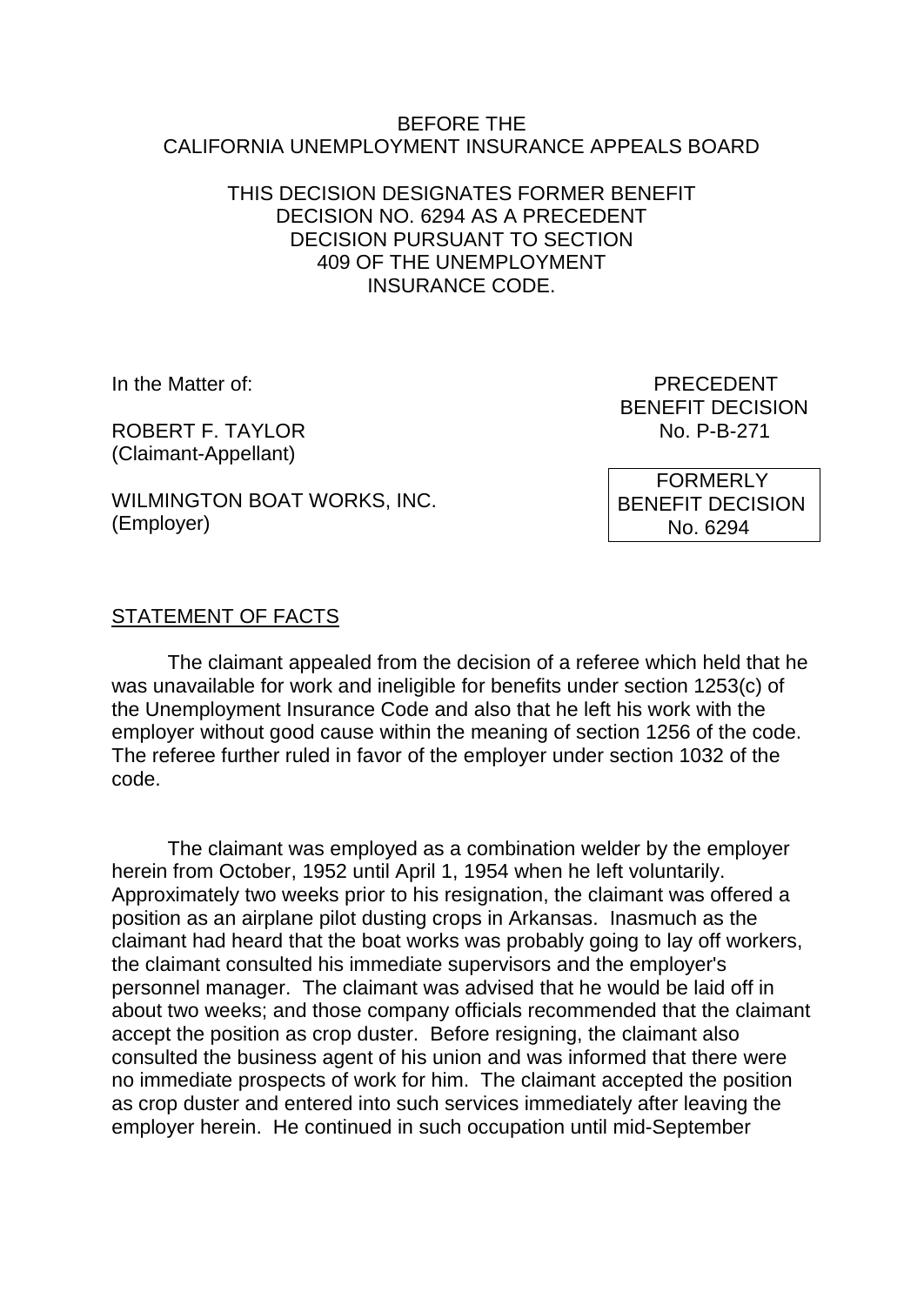when the season ended because of poor crops. The claimant was of the opinion that his crop dusting services were in self-employment since he leased a plane from the company with which he was connected and was paid for his services on a commission basis. The record contains no evidence to the contrary. Crop dusting is seasonal work and, in Arkansas, is normally performed from early April to November.

Upon the conclusion of the crop-dusting season, the claimant sought work in a number of cities near his home. However, on October 8, 1954, the date he filed his initial claim the claimant stated that he was available for work until December when he would go to Peru to dust crops. There is no evidence of record that there were opportunities for temporary work in the area during the period commencing October 3, 1954 for a person of the claimant's experience.

As of the date of the hearing in this matter, December 1, 1954, the claimant had contracted, with the same company, to perform crop-dusting services in Peru. He was to leave for that country on December 15, 1954.

Effective October 3, 1954, the claimant filed a claim for benefits in the Jonesboro office of the Arkansas Employment Security Division with California as the liable state. On October 28, 1954, the department determined that the claimant had left his work with the employer herein voluntarily and without good cause within the meaning of sections 1256 and 1032 of the code. The claimant was also determined ineligible for benefits for an indefinite period commencing October 3, 1954 under section 1253(c) of the code. The employer did not respond to a notice that a hearing would be scheduled for its convenience provided it requested such hearing within 10 days (letter of Nov. 18, 1954). On appeal by the claimant, a referee affirmed the determinations and ruling of the department. The claimant duly appealed to this Appeals Board.

The issues before us are:

- 1. Did the claimant leave his most recent work without good cause within the meaning of sections 1256 and 1032 of the code?
- 2. Was the claimant available for work during the period commencing October 3, 1954?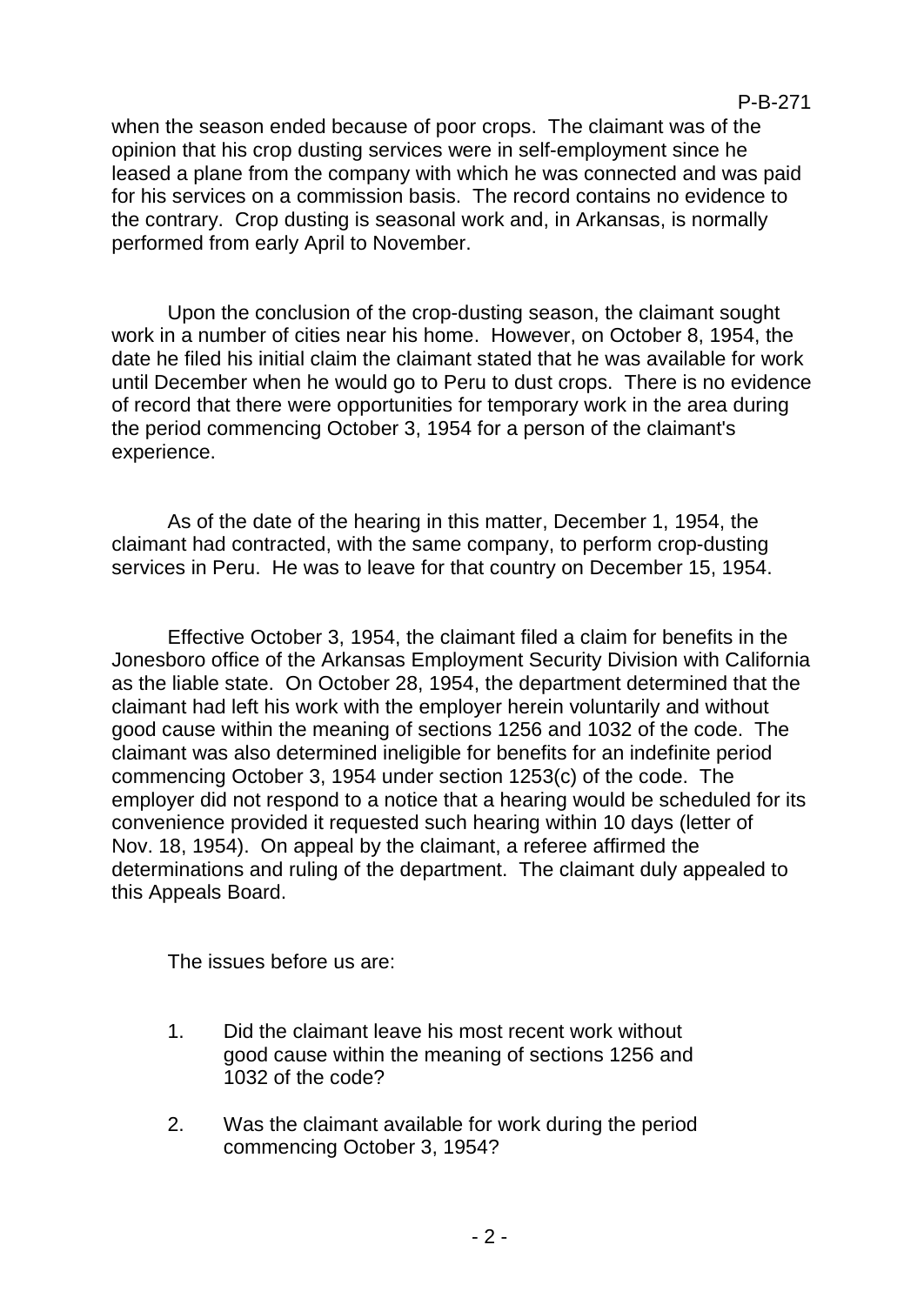# REASONS FOR DECISION

Section 1256 of the Unemployment Insurance Code provides in part:

"An individual is disqualified for unemployment compensation benefits if the director finds that he left his most recent work voluntarily without good cause . . ."

In Benefit Decision No. 5686 we stated:

"If the facts disclose a real, substantial, and compelling reason for leaving employment of such nature as would cause a reasonable person genuinely desirous of retaining employment to take similar action, then there is good cause for such leaving . . ."

In Benefit Decision No. 5531, we held that the claimant therein had left his work without good cause when he left in anticipation of discharge. In that case, the employer had indicated dissatisfaction with the claimant's production and had warned him that his services would be terminated if he did not improve. However, the employer had taken no definite steps to discharge the claimant and the latter had no prospects of other work. We reached a similar conclusion in Benefit Decision No. 6041 wherein the claimant left her work prior to the date she was to be terminated by her employer, in order to accompany her husband on a vacation.

In Benefit Decisions Nos. 5236 and 5342, the claimants left work to enter into self-employment which was later discontinued. We held that self-employment is not "work" within the meaning of the Unemployment Insurance Act (now Code) and that the claimant's "most recent work" was the employment in which they were engaged immediately prior to their entrance into self-employment. In considering the circumstances surrounding the leaving of such "work" in each case, we concluded that the claimants had left their "most recent work" without good cause. In each case, the claimant left permanent work to enter into an uncertain venture. Thus, the above decisions may be distinguished from the matter now before us.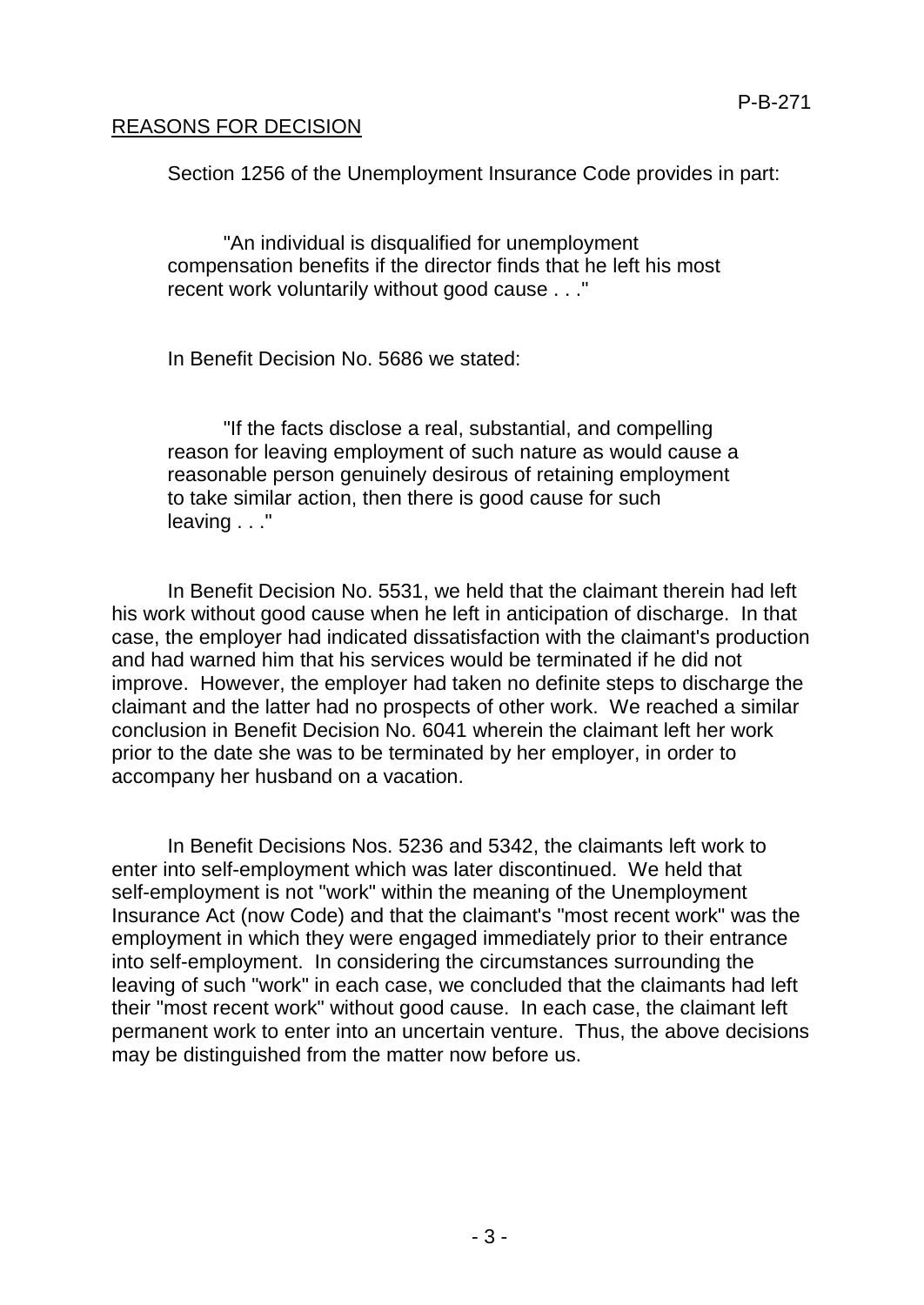In the instant case, the claimant conceded that his work as a crop duster was in self-employment. It is our view that the mere act of leaving "work" to enter into self-employment is not in and of itself a disqualifying action. We must consider all of the reasons for such leaving. The claimant herein was faced with the loss of his work as a welder within a short time. He investigated and found that he could not hope to obtain new employment in the Los Angeles area within the foreseeable future. On the other hand, crop dusting offered him a certain livelihood for himself and his family for several months. In our opinion, the claimant had a compelling reason for his resignation and did what a reasonable man would do under similar circumstances. We therefore hold that the claimant left his work as a welder with good cause within the meaning of sections 1256 and 1032 of the code (Ruling Decision No. 1).

Section 1253 of the Unemployment Insurance Code provides in pertinent part:

"An unemployed individual is eligible to receive unemployment compensation benefits with respect to any week only if the director finds that:"

\* \* \*

"(c) He was able to work and available for work for that week, and had made such effort to seek work on his own behalf as may be required in accordance with such regulations as the director shall prescribe."

When the claimant filed his claim for benefits, he stated that he was going to Peru to dust crops in December, 1954. This indicates that he would have accepted only temporary work during the interim. There is nothing in the record to show that there was a substantial labor market for temporary workers in the area. The claimant's restriction to temporary work materially reduced his chances of obtaining employment. We therefore conclude that the claimant was unavailable for work and not eligible for benefits within the meaning of section 1253(c) of the code (Benefit Decisions Nos. 5237 and 5266).